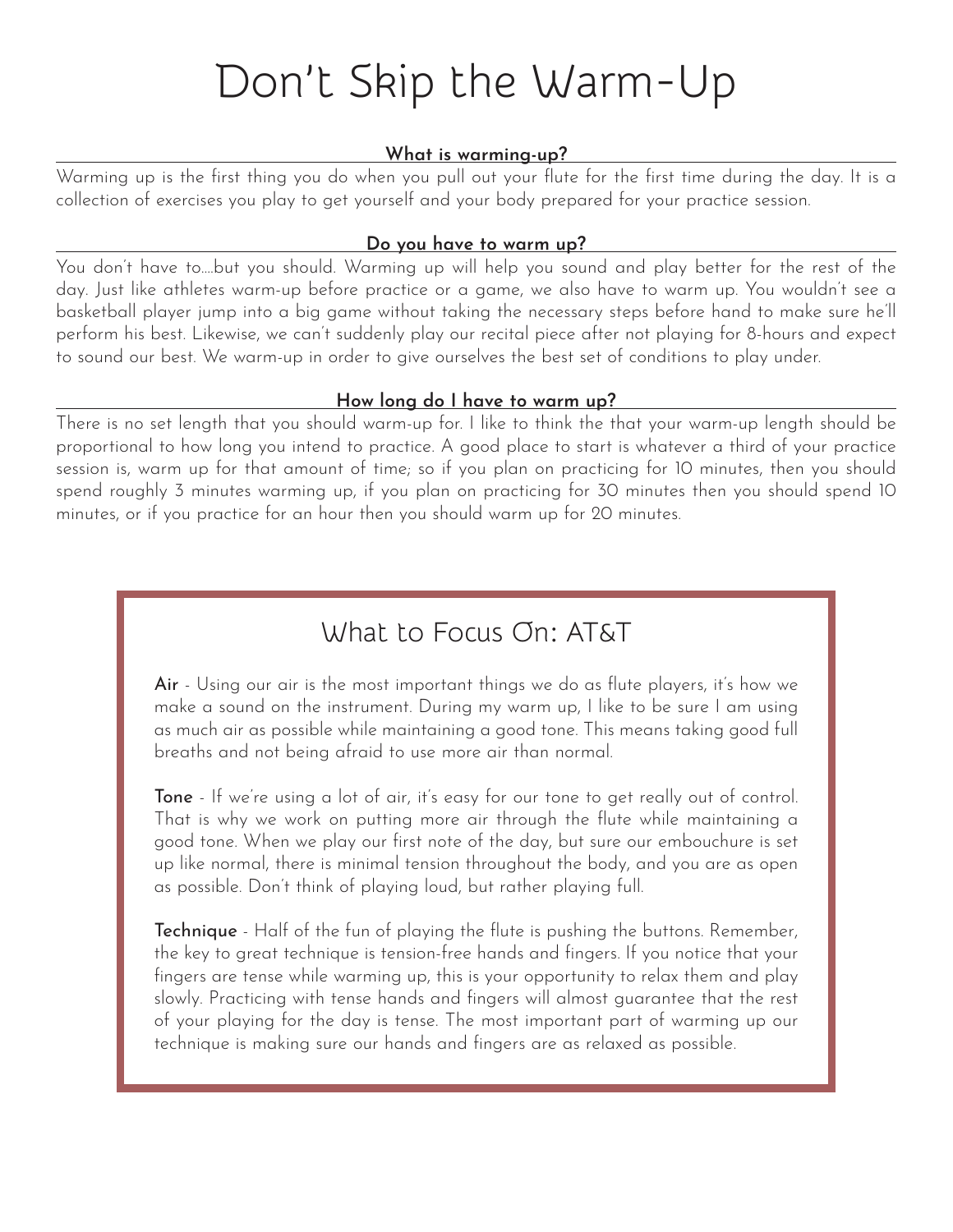## What to Play



Starting with long tones, my favorite exercise to play are slow descending steps (taken from Marcel Moyse's "De La Sonorite). This is focusing in air and tone.



Starting on C in the staff, play each grouping twice. First time with a strong full sound with no vibrato, second time with a strong full sound with vibrato. Once you reach low C, repeat the entire exercise up and octave.



Starting on low c, play a two octave chromatic scale at a quick tempo being sure you're using a lot of air and your tone is open. The speed should be engaging but doable. Move up a half step to D-flat and do the same thing. Continue moving up half steps until you've reached the end of your range.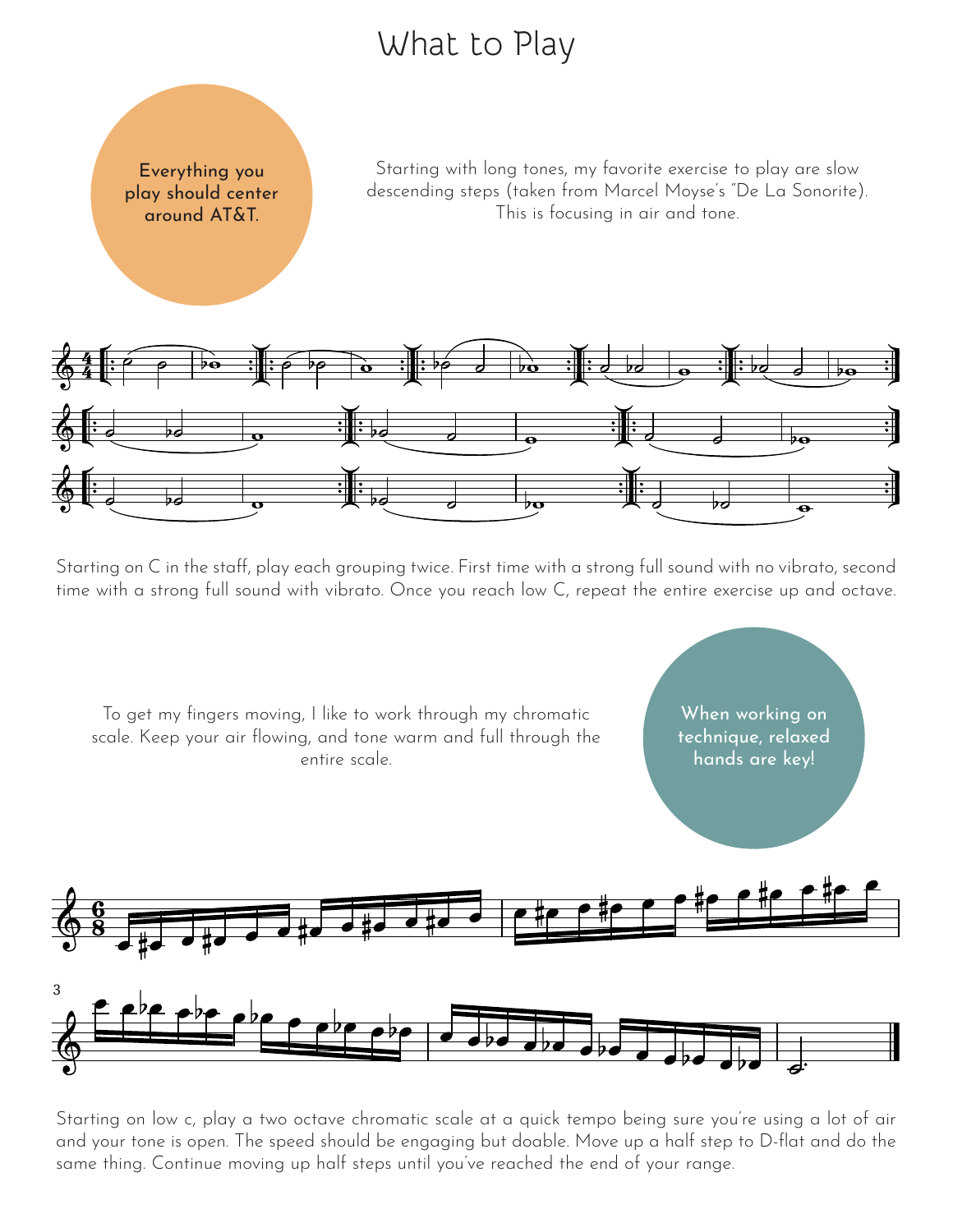

No warm up is complete without practicing your scales! There are tons of ways to play your scales. The last page shows how I practice my scales each day.

Playing scales up and down can not only be boring but also make your warm up seem to last forever. Here are some ways to spice up your scale life:

- Remember that scales are the original musical phrases. Play a scale like your are playing the most beautiful melody ever, because you are!
- Don't confuse your warm up scales with your competition scales. Competitions scales are meant for competitions. You're not preparing for a competition when you're warming up, you're just warming up!
- Change up how you play your scales rather than simply "up and down". Emphasis a different note, work on keeping your vibrato spinning, play it at different dynamics.